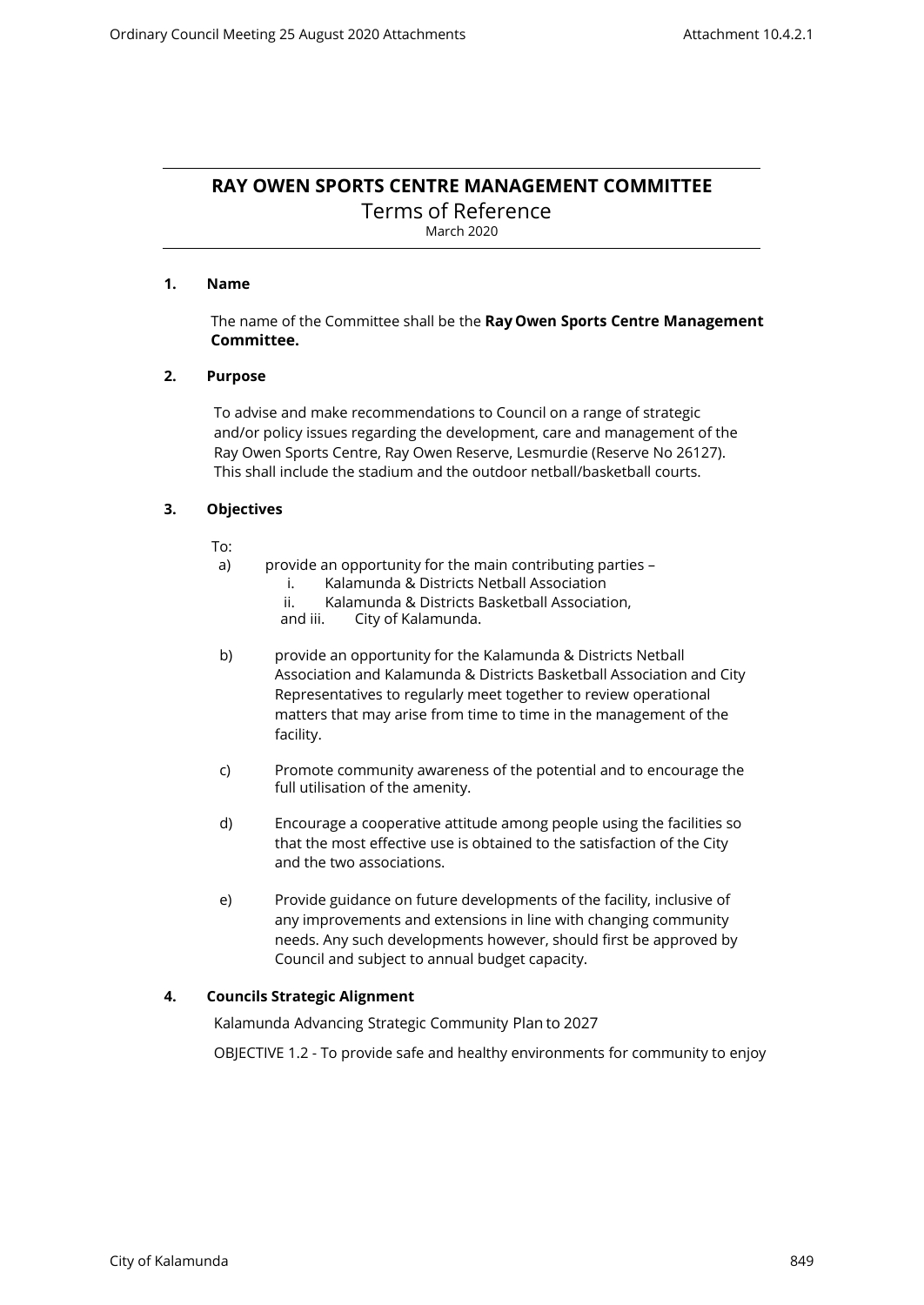## **5. Membership**

## **5.1 Qualification to be a Member**

Members must be a representative of the Kalamunda & Districts Netball Association, Kalamunda & Districts Basketball Association or the City of Kalamunda.

#### **5.2 No. of Members**

A total membership of up to six (6) members, five (5) voting members and one (1) non-voting member comprising:

- i. Two representatives from the Kalamunda & Districts Netball Association, appointed from a meeting of that Association.
	- ii. Two representatives from the Kalamunda & Districts Basketball

Association, appointed from a meeting of that Association.

iii. Two representatives from the City of Kalamunda, one member being a Councillor and a staff member appointed as a non-voting member.

## **5.3 Deputy Members**

All Council delegates are required to have a deputy appointed and all other members are entitled to have a deputy appointed, who is to attend in the absence of the member.

## **5.4 Term of Appointment**

Appointment is for up to two years and members are eligible for re- appointment following the Council Ordinary Election.

## **5.5 Resignation or Termination of Membership**

- i. Membership will be reviewed should a member miss three consecutive meetings without approved leave of absence and the Committee may choose to recommend to Council that the member is removed.
- ii. A committee member may resign from membership of the committee by giving the Chief Executive Officer or the committee's presiding member written notice of the resignation.

## **6. Election of Presiding Member and Deputy Presiding Member**

The election of the Presiding Member and Deputy Presiding Member will be conducted in accordance with the provisions of the Local Government Act 1995.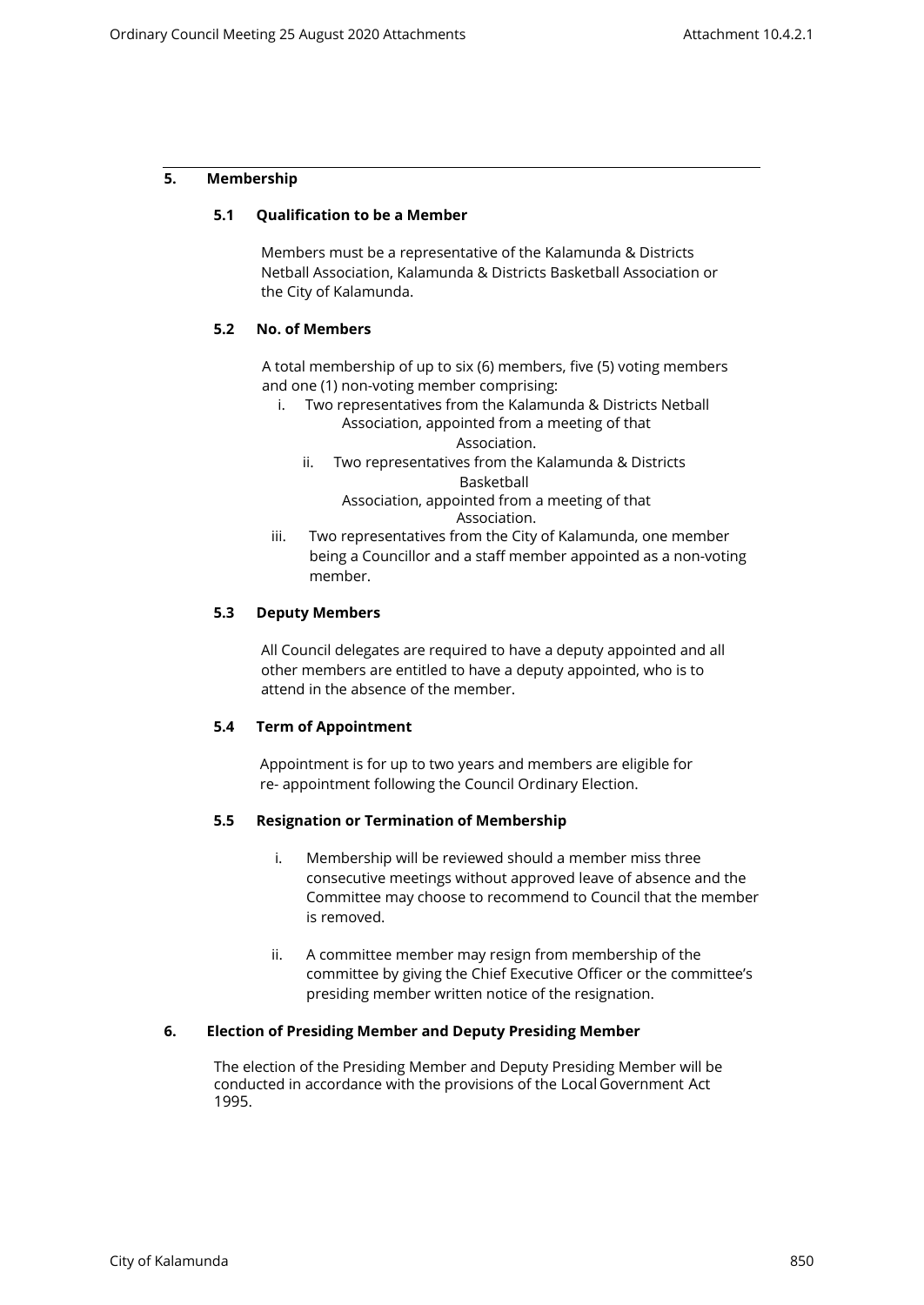# **7. Meetings**

## **a) Conduct of Meetings**

All meetings will be conducted in accordance with the provisions of the Local Government Act 1995 and the City's Standing Orders Local Law and the City of Kalamunda Code of Conduct.

# **b) Scheduling of Ordinary Meetings**

The Committee shall meet at least quarterly and can increase the frequency of meetings if required, in consultation with the City to ensure resources are available. Meetings should be held on a regular date and time to be determined by the committee.

# **c) Special or Extra Meetings and Working Groups**

A Special or extra meeting can be called by:

- i. A majority decision of the

Committee

- ii. The presiding member of the Committee
- iii. By at least  $1/3^{rd}$  of the members of the Committee

A Committee may also choose to form working groups from its membership or to second others with specific skills for undertaking specific tasks required by the Committee in consultation with the City to ensure resources can be made available.

# **d) Quorum**

A quorum shall consist of at least one half of the appointed members. If a quorum is not achieved the meeting can progress informally, with minutes prepared in accordance with established processes.

# **e) Disclosure of Interests**

All Committee Members are required to disclose any financial, proximity or impartiality interests they may have in any matter to be discussed at the meeting.

# **f) Voting**

Each appointed member present shall have one (1) vote. In the event of a tied vote, the Presiding Member is to cast a second vote.

City of Kalamunda Officers supporting the Committee do not have voting rights.

## **g) Agendas and Minutes**

i. Agendas and Minutes will be administered by the Chief Executive